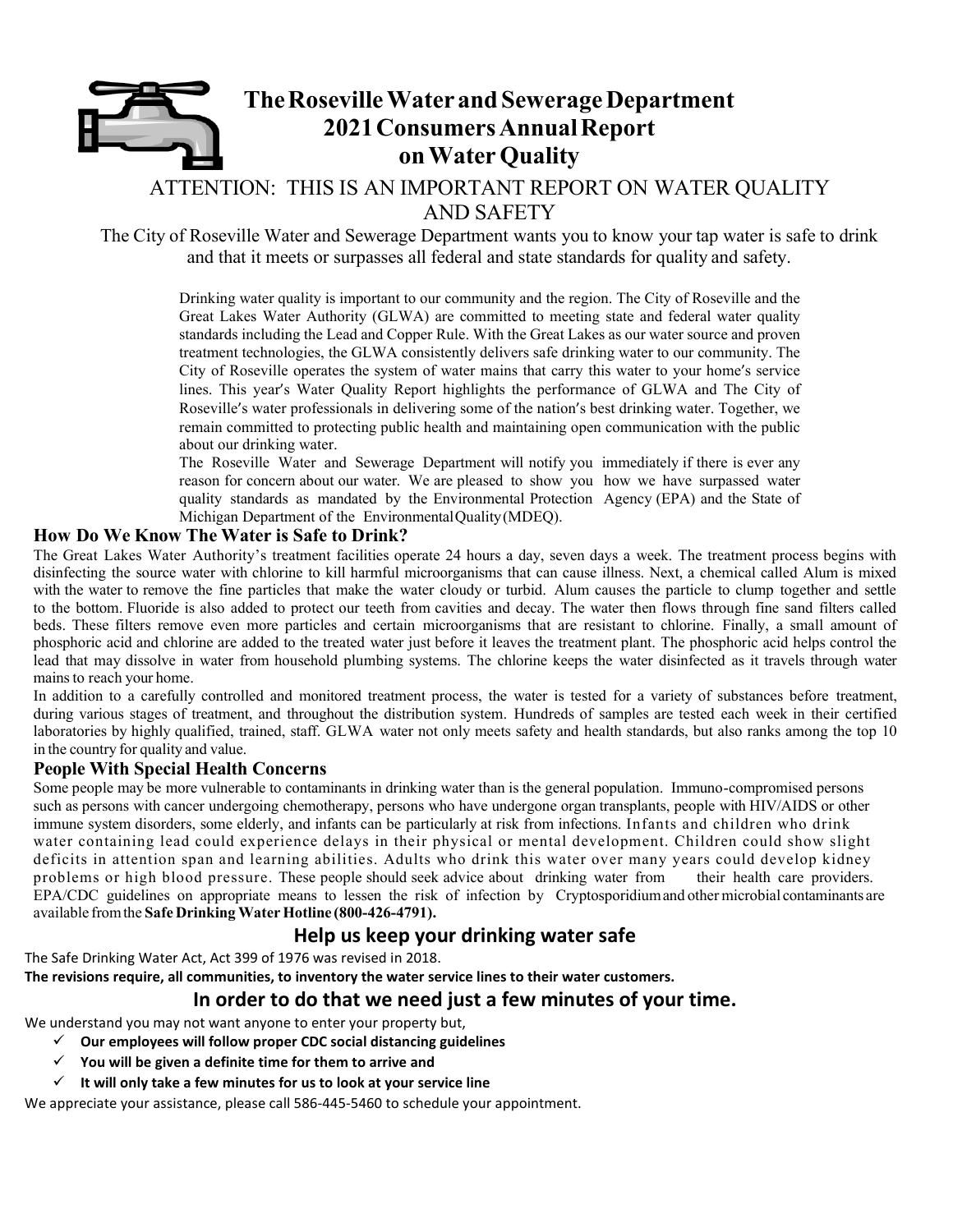## **Monitoring Contaminants**

The state allows us to monitor for certain contaminants less than once per year because the concentrations of these contaminants are not expected to vary significantly from year to year. All of the data is representative of the water quality, but some are more than one year old.

#### **Detected Contaminants Tables**

These tables are based on tests conducted by DWSD for the Roseville Water and Sewerage Department in the year 2018 and within the last five (5) calendar years. **We conduct many tests throughout the year however, only tests that show the presence of a contaminant are shown here.** The table on this page is a key to the terms used in the tables.

| Symbol       | <b>Abbreviation</b>                      | Definition/Explanation                                                                                                                                                                                                                                                    |  |  |  |  |  |
|--------------|------------------------------------------|---------------------------------------------------------------------------------------------------------------------------------------------------------------------------------------------------------------------------------------------------------------------------|--|--|--|--|--|
| >            | Greater than                             |                                                                                                                                                                                                                                                                           |  |  |  |  |  |
| °C           | Celsius                                  | A scale of temperature in which water freezes at 0° and boils at 100° under<br>standard conditions.                                                                                                                                                                       |  |  |  |  |  |
| AL           | <b>Action Level</b>                      | The concentration of a contaminant, which, if exceeded, triggers treatment or<br>other requirements which a water system must follow.                                                                                                                                     |  |  |  |  |  |
| HAA5         | Haloacetic Acids                         | HAA5 is the total of bromoacetic, chloroacetic, dibromoacetic, dichloroacetic,<br>and trichloroacetic acids. Compliance is based on the total.                                                                                                                            |  |  |  |  |  |
| Level 1      | Level 1 Assessment                       | A Level 1 assessment is a study of the water system to identify potential<br>problems and determine (if possible) why total coliform bacteria have<br>been found in the water system.                                                                                     |  |  |  |  |  |
| Level 2      | Level 2 Assessment                       | A Level 2 assessment is a very detailed study of the water system to<br>identify potential problems and determine (if possible) why an E. coli MCL<br>violation occurred and/or why total coliform bacteria have been found in<br>our water system on multiple occasions. |  |  |  |  |  |
| <b>LRAA</b>  | Locational Running Annual Average        | The average of analytical results for samples at a particular monitoring<br>location during the previous four quarters.                                                                                                                                                   |  |  |  |  |  |
| <b>MCL</b>   | Maximum Contaminant Level                | The highest level of a contaminant that is allowed in drinking water. MCLs are<br>set as close to the MCLGs as feasible using the best available treatment<br>technology.                                                                                                 |  |  |  |  |  |
| <b>MCLG</b>  | Maximum Contaminant Level Goal           | The level of contaminant in drinking water below which there is no known or<br>expected risk to health.                                                                                                                                                                   |  |  |  |  |  |
| <b>MRDL</b>  | Maximum Residual Disinfectant Level      | The highest level of disinfectant allowed in drinking water. There is convincing<br>evidence that addition of a disinfectant is necessary for control of microbial<br>contaminants.                                                                                       |  |  |  |  |  |
| <b>MRDLG</b> | Maximum Residual Disinfectant Level Goal | The level of a drinking water disinfectant below which there is no known or<br>expected risk to health. MRLDG's do not reflect the benefits of the use of<br>disinfectants to control microbial contaminants.                                                             |  |  |  |  |  |
| n/a          | not applicable                           |                                                                                                                                                                                                                                                                           |  |  |  |  |  |
| <b>ND</b>    | Not Detected                             |                                                                                                                                                                                                                                                                           |  |  |  |  |  |
| <b>NTU</b>   | Nephelometric Turbidity Units            | Measures the cloudiness of water.                                                                                                                                                                                                                                         |  |  |  |  |  |
| pCi/L        | Picocuries Per Liter                     | A measure of radioactivity                                                                                                                                                                                                                                                |  |  |  |  |  |
| ppb          | Parts Per Billion (one in one billion)   | The ppb is equivalent to micrograms per liter. A<br>microgram = $1/1000$ milligram.                                                                                                                                                                                       |  |  |  |  |  |
| ppm          | Parts Per Million (one in one million)   | The ppm is equivalent to milligrams per liter. A<br>milligram = $1/1000$ gram.                                                                                                                                                                                            |  |  |  |  |  |
| <b>RAA</b>   | <b>Running Annual Average</b>            | The average of analytical results for all samples during the previous four<br>quarters.                                                                                                                                                                                   |  |  |  |  |  |
| <b>SMCL</b>  | Secondary Maximum Contaminant Level      | An MCL which involves a biological, chemical or physical characteristic of water<br>that may adversely affect the taste, odor, color or appearance (aesthetics),<br>which may thereby affect public confidence or acceptance of the drinking water.                       |  |  |  |  |  |
| π            | TreatmentTechnique                       | A required process intended to reduce the level of a contaminant in drinking<br>water.                                                                                                                                                                                    |  |  |  |  |  |
| TTHM         | <b>Total Trihalomethanes</b>             | Total Trihalomethanes is the sum of chloroform,<br>bromodichloromethane, dibromochloromethane and bromoform.<br>Compliance is based on the total.                                                                                                                         |  |  |  |  |  |
| µmhos        | Micromhos                                | Measure of electrical conductance of water                                                                                                                                                                                                                                |  |  |  |  |  |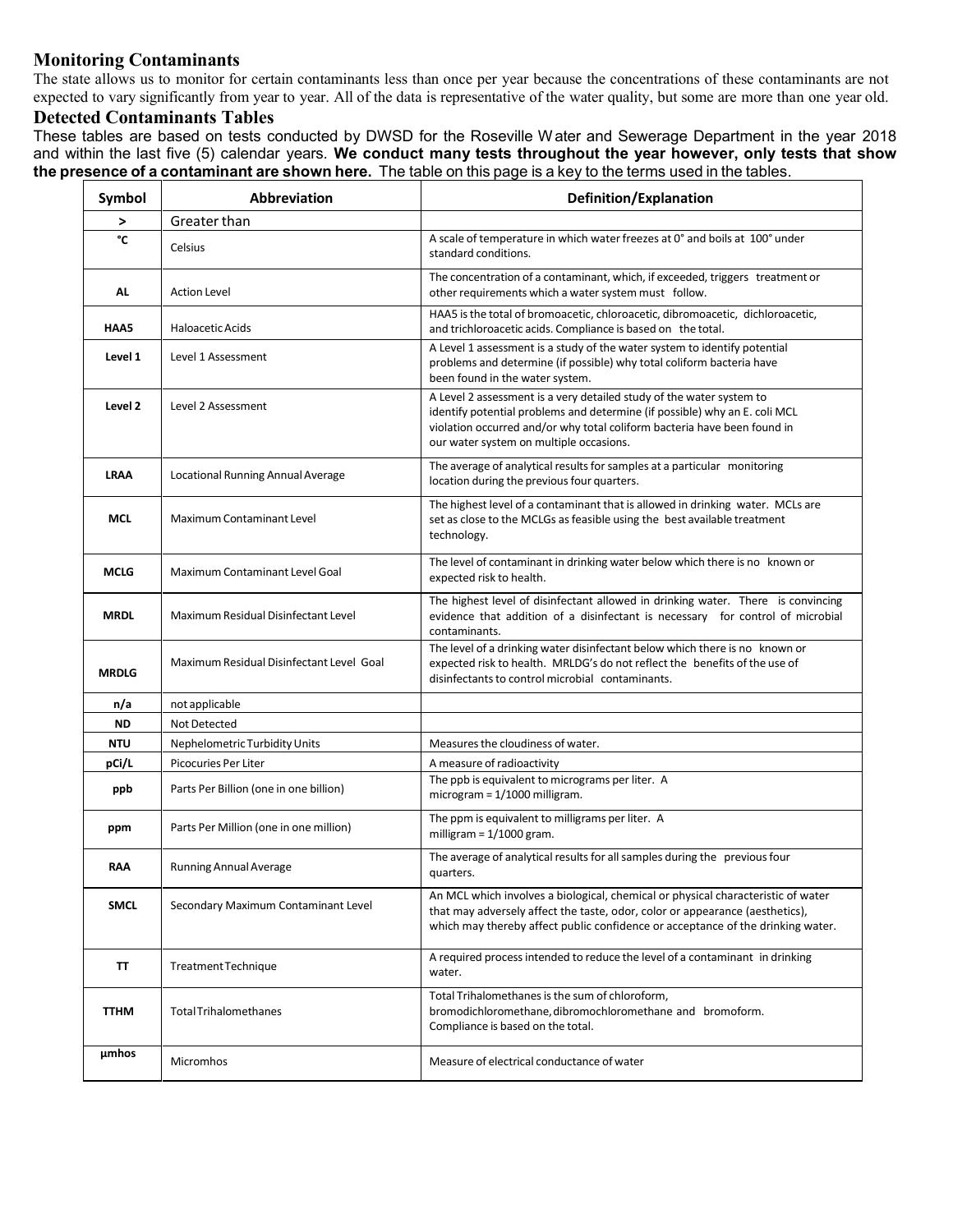# **Lake Huron and Northeast Water Treatment Plant 2021 Regulated Detected Contaminants Tables**

| <b>Inorganic Chemicals - Monitoring at the Plant Finished Water Tap</b> |                            |                                                 |                                      |                                                                                                                                                               |                                                                                                |                                            |                                           |                                                                                       |                                               |                                                                                                                                |                                                                                                                                   |
|-------------------------------------------------------------------------|----------------------------|-------------------------------------------------|--------------------------------------|---------------------------------------------------------------------------------------------------------------------------------------------------------------|------------------------------------------------------------------------------------------------|--------------------------------------------|-------------------------------------------|---------------------------------------------------------------------------------------|-----------------------------------------------|--------------------------------------------------------------------------------------------------------------------------------|-----------------------------------------------------------------------------------------------------------------------------------|
| <b>Regulated</b><br><b>Contaminant</b>                                  |                            | <b>Test</b><br><b>Date</b>                      | <b>Unit</b>                          | <b>Health</b><br>Goal<br><b>MCLG</b>                                                                                                                          | <b>Allowed</b><br>Level<br><b>MCL</b>                                                          | <b>Highest</b><br>Level<br><b>Detected</b> | <b>Range of</b><br><b>Detection</b>       |                                                                                       | <b>Violation</b><br>yes/no                    |                                                                                                                                | <b>Major Sources in Drinking Water</b>                                                                                            |
| <b>Fluoride</b>                                                         |                            | 4-13-21                                         | ppm                                  | 4                                                                                                                                                             | 4                                                                                              | 0.62                                       | n/a                                       |                                                                                       | no                                            |                                                                                                                                | Erosion of natural deposits; Water additive,<br>which promotes strong teeth; Discharge<br>from fertilizer and aluminum factories. |
| <b>Nitrate</b>                                                          |                            | 4-13-21                                         | ppm                                  | 10                                                                                                                                                            | 10                                                                                             | 0.33                                       | n/a                                       |                                                                                       | no                                            | deposits.                                                                                                                      | Runoff from fertilizer use; Leaching from<br>septic tanks, sewage; Erosion of natural                                             |
| <b>Barium</b>                                                           |                            | $5 - 16 - 17$                                   | ppm                                  | 2                                                                                                                                                             | $\mathbf{2}$                                                                                   | 0.01                                       | n/a                                       |                                                                                       | no                                            | Discharge of drilling wastes; Discharge of<br>meter refineries, Erosion of natural<br>deposits                                 |                                                                                                                                   |
|                                                                         |                            |                                                 |                                      |                                                                                                                                                               | Disinfection By-Products - Monitoring in Distribution System, Stage 2 Disinfection By-Products |                                            |                                           |                                                                                       |                                               |                                                                                                                                |                                                                                                                                   |
| <b>Regulated</b><br><b>Contaminant</b>                                  |                            | <b>Test</b><br><b>Date</b>                      | <b>Unit</b>                          | <b>Health</b><br>Goal<br><b>MCLG</b>                                                                                                                          | <b>Allowed</b><br>Level<br><b>MCL</b>                                                          | <b>Highest</b><br><b>LRAA</b>              | <b>Range of</b><br><b>Detection</b>       |                                                                                       | <b>Violation</b><br>yes/no                    |                                                                                                                                | <b>Major Sources in Drinking Water</b>                                                                                            |
| <b>Total Trihalomethanes</b><br>(TTHM)                                  |                            | 2021                                            | ppb                                  | n/a                                                                                                                                                           | 80                                                                                             | 21                                         | 12.8-33.6                                 |                                                                                       | no                                            | chlorination                                                                                                                   | By-product of drinking water                                                                                                      |
| <b>Haloacetic Acids</b><br>(HAA5)                                       |                            | 2021                                            | ppb                                  | n/a                                                                                                                                                           | 60                                                                                             | 7.0                                        | $5.0 - 8.0$                               |                                                                                       | no                                            | disinfection                                                                                                                   | By-product of drinking water                                                                                                      |
|                                                                         |                            |                                                 |                                      |                                                                                                                                                               | Disinfectant Residuals - Monitoring in Distribution System by Treatment Plant                  |                                            |                                           |                                                                                       |                                               |                                                                                                                                |                                                                                                                                   |
| <b>Regulated</b><br><b>Contaminant</b>                                  |                            | Test<br><b>Date</b>                             | <b>Unit</b>                          | <b>Health</b><br>Goal<br><b>MRDLG</b>                                                                                                                         | <b>Allowed</b><br>Level<br><b>MRDL</b>                                                         | <b>Highest</b><br><b>RAA</b>               | Quarterly<br>Range of<br><b>Detection</b> |                                                                                       | <b>Violation</b><br>yes/no                    |                                                                                                                                | <b>Major Sources in Drinking Water</b>                                                                                            |
| <b>Total Chlorine Residual</b>                                          |                            | Jan-Dec<br>2021                                 | ppm                                  | 4                                                                                                                                                             | 4                                                                                              | 0.8                                        | $0.58 - 0.87$                             |                                                                                       | no                                            | microbes                                                                                                                       | Water additive used to control                                                                                                    |
|                                                                         |                            |                                                 |                                      |                                                                                                                                                               | 2021 Turbidity - Monitored every 4 hours at Plant Finished Water                               |                                            |                                           |                                                                                       |                                               |                                                                                                                                |                                                                                                                                   |
| <b>Highest Single Measurement</b><br><b>Cannot exceed 1 NTU</b>         |                            |                                                 |                                      |                                                                                                                                                               | <b>Lowest Monthly % of Samples Meeting</b><br>Turbidity Limit of 0.3 NTU (minimum 95%)         |                                            |                                           |                                                                                       | <b>Violation</b><br>yes/no                    |                                                                                                                                | <b>Major Sources in Drinking Water</b>                                                                                            |
| 0.11 NTU                                                                |                            |                                                 |                                      | 100 %<br>no<br>Turbidity is a measure of the cloudiness of water. We monitor it because it is a good indicator of the effectiveness of our filtration system. |                                                                                                |                                            |                                           |                                                                                       |                                               | Soil Runoff                                                                                                                    |                                                                                                                                   |
|                                                                         |                            |                                                 |                                      |                                                                                                                                                               |                                                                                                |                                            |                                           |                                                                                       |                                               |                                                                                                                                |                                                                                                                                   |
|                                                                         |                            | 2021 Lead and Copper Monitoring at Customer Tap |                                      |                                                                                                                                                               |                                                                                                |                                            |                                           |                                                                                       |                                               |                                                                                                                                |                                                                                                                                   |
| <b>Regulated</b><br><b>Contaminant</b>                                  | <b>Test</b><br><b>Date</b> | <b>Unit</b>                                     | <b>Health</b><br>Goal<br><b>MCLG</b> | <b>Action</b><br>Level<br><b>AL</b>                                                                                                                           | <sub>90th</sub><br><b>Percentile</b><br>Value*                                                 | Range                                      |                                           |                                                                                       | <b>Number of</b><br><b>Samples over</b><br>AL | <b>Violation</b><br>yes/no                                                                                                     | <b>Typical Source</b><br><b>Of Contaminant</b>                                                                                    |
| Lead                                                                    | 2021                       | ppb                                             | 0                                    | 15                                                                                                                                                            | 8.0 ppb                                                                                        | 0 ppb-19.42<br>ppb                         |                                           | 3<br>Service line to<br>meter replaced<br>24 hours after<br>test results<br>received. |                                               | ead service lines, corrosion of<br>Household plumbing including<br>no<br>Fittings and fixtures; Erosion<br>Of natural deposits |                                                                                                                                   |
| Copper                                                                  | 2021                       | ppm                                             | $1.3$                                | $1.3$                                                                                                                                                         | $0.1$ ppm                                                                                      | $0.0$ ppm-<br>$0.10$ ppm                   |                                           | 0<br>no                                                                               |                                               | Corrosion of household plumbil<br>system; Erosion of natural<br>deposits; Leaching from<br>wood preservatives.                 |                                                                                                                                   |
|                                                                         |                            |                                                 |                                      |                                                                                                                                                               | If the 90 <sup>th</sup> percentile value is above the AL additional requirements must be met.  |                                            |                                           |                                                                                       |                                               |                                                                                                                                | *The 90th percentile value means 90 percent of the homes tested have lead and copper levels below the given 90th percentile value |
| Roseville Service Lines                                                 |                            |                                                 |                                      |                                                                                                                                                               |                                                                                                |                                            |                                           |                                                                                       |                                               |                                                                                                                                |                                                                                                                                   |

Unknown 17,261 Calvanized 27 Calvanized 27 Lead 47 Safe drinking water is a shared responsibility. The water that GLWA delivers to our community does not contain lead. Lead can leach into drinking water through home plumbing fixtures, and in some cases, customer service lines. Corrosion control reduces the risk of lead and copper from leaching into your water. Orthophosphates are added during the treatment process as a corrosion control method to create a protective coating in service pipes throughout the system, including in your home or business. The City of Roseville performs required lead and copper sampling and testing in our community. Water consumers also have a responsibility to maintain the plumbing in their homes and businesses, and can take steps to limit their exposure to lead.

Infants and children who drink water containing lead in excess of the action level could experience delays in their physical or mental development. Children could show slight deficits in attention span and learning abilities. Adults who drink this water over many years could develop kidney problems or high blood pressure. If you have a service line that is lead, galvanized previously connected to lead, or unknow but likely to be lead, it is recommended that you run your water for at least 5 minutes to flush water from both your home plumbing and the lead service line

If present, elevated levels of lead can cause serious health problems, especially for pregnant women and young children. Lead in drinking water is primarily from materials and components associated with service lines and home plumbing. The City of Roseville is responsible for providing high quality drinking water, but cannot control the variety of materials used in plumbing components. When your water has been sitting for several hours, you can minimize the potential for lead exposure by flushing your tap for 30 seconds to 2 minutes before using water for drinking or cooking. If you have a service line that is lead, galvanized previously connected to lead, or unknown but likely to be lead, it is recommended that you run your water for at least 5 minutes to flush water from both your home plumbing and the lead service line. If you are concerned about lead in your water, you may wish to have your water tested. Information on lead in drinking water, testing methods, and steps you can take to minimize exposure is available from the Safe Drinking Water Hotlineat(800)426-4791 or <http://water.epa.gov/drink/info/lead>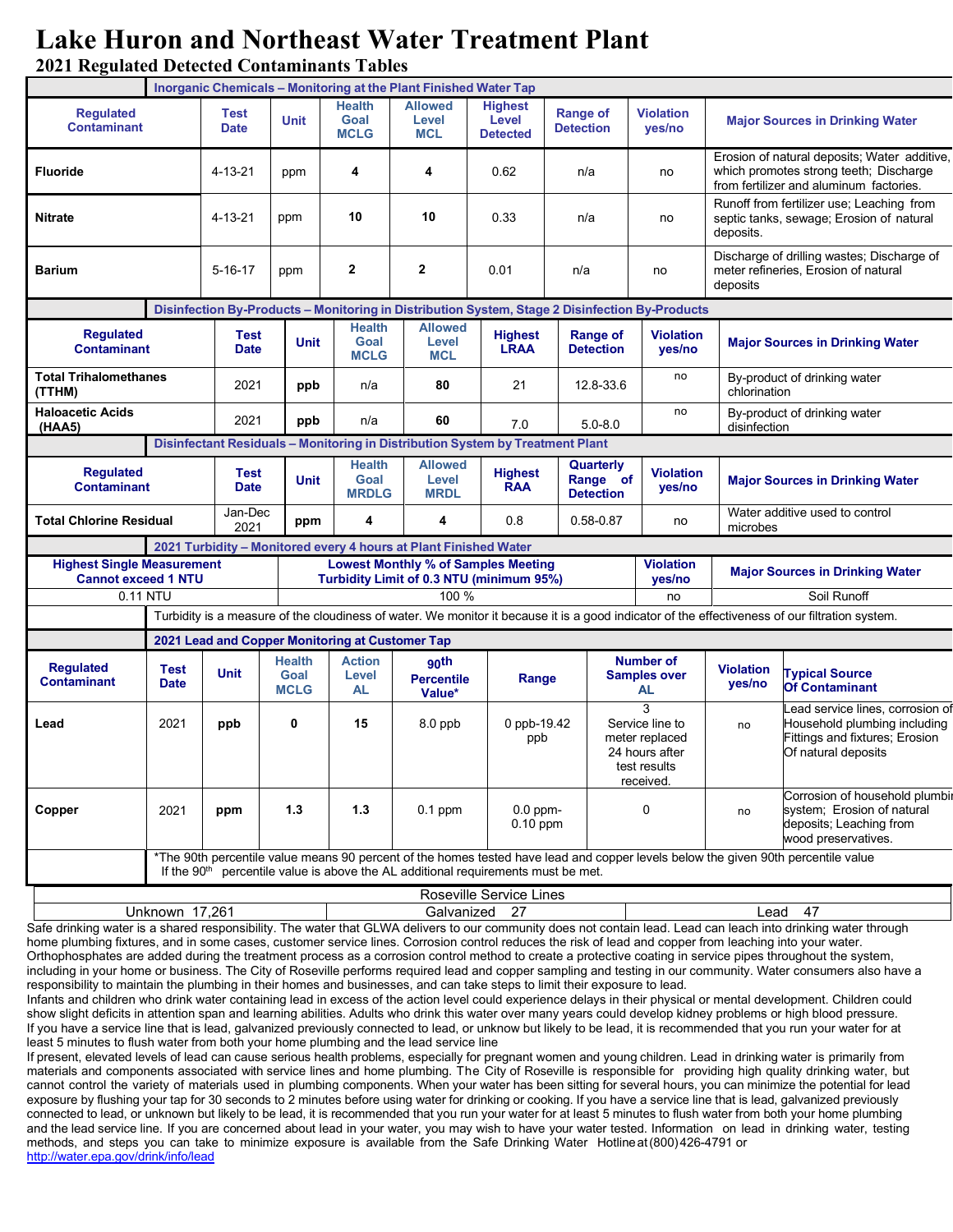| 2021 Microbiological Contaminants – Monthly Monitoring in Distribution System |             |                                                                                                                   |                                                    |                            |                                        |  |  |  |  |  |
|-------------------------------------------------------------------------------|-------------|-------------------------------------------------------------------------------------------------------------------|----------------------------------------------------|----------------------------|----------------------------------------|--|--|--|--|--|
| <b>Regulated</b><br><b>Contaminant</b>                                        | <b>MCLG</b> | <b>MCL</b>                                                                                                        | <b>Highest</b><br><b>Number</b><br><b>Detected</b> | <b>Violation</b><br>yes/no | <b>Major Sources in Drinking Water</b> |  |  |  |  |  |
| <b>Total Coliform</b><br><b>Bacteria</b>                                      | 0           | Presence of Coliform bacteria > 5% of<br>monthly samples                                                          | 0.0                                                | no                         | Naturally present in the environment   |  |  |  |  |  |
| E. coli Bacteria                                                              | 0           | A routine sample and a repeat sample are<br>total coliform positive, and one is also<br>fecal or E.coli positive. | 0.0                                                | no                         | Human waste and animal fecal waste     |  |  |  |  |  |

| 2021 Microbiological Contaminants – Monthly Monitoring in Distribution System cont. |                                                                                                                                                                                                                                                        |                             |  |  |  |  |  |  |
|-------------------------------------------------------------------------------------|--------------------------------------------------------------------------------------------------------------------------------------------------------------------------------------------------------------------------------------------------------|-----------------------------|--|--|--|--|--|--|
| <b>Regulated Contaminant</b>                                                        | <b>Treatment Technique</b>                                                                                                                                                                                                                             |                             |  |  |  |  |  |  |
| <b>Total Organic Carbon</b><br>(ppm)                                                | The Total Organic Carbon (TOC) removal ratio is calculated as<br>the ratio between the actual TOC removal and the TOC removal<br>requirements. The TOC was measured each quarter and<br>because the level was low, there is no TOC removal requirement | Erosion of natural deposits |  |  |  |  |  |  |

| <b>Radionuclides 2014</b>             |                  |             |                                      |                       |                               |                                   |                                        |  |  |
|---------------------------------------|------------------|-------------|--------------------------------------|-----------------------|-------------------------------|-----------------------------------|----------------------------------------|--|--|
| <b>Regulated</b><br>contaminant       | Test<br>dat      | <b>Unit</b> | <b>Health</b><br>Goal<br><b>MCLG</b> | <b>Level detected</b> |                               | <b>Violation</b><br><b>Yes/no</b> | <b>Major Sources in Drinking water</b> |  |  |
| <b>Combined Radium</b><br>226 and 228 | $5 - 13 - 14$    | pCi/L       | 0                                    | $0.86 + or - 0.55$    |                               | no                                | Erosion of natural deposits            |  |  |
| <b>Special Monitoring 2021</b>        |                  |             |                                      |                       |                               |                                   |                                        |  |  |
| <b>Contaminant</b>                    | <b>Test Date</b> | Unit        | <b>MCLG</b>                          | <b>MCL</b>            | <b>HIGHEST LEVEL DETECTED</b> |                                   | <b>SOURCE OF CONTAMINANT</b>           |  |  |
| Sodium                                | 04-13-21         | Ppm         | n/a                                  | n/a                   | 4.45                          |                                   | Erosion of natural deposits            |  |  |

### **Other Monitoring**

In addition to testing, the Great Lakes Water Authority (GLWA) is required to perform water system voluntarily tests for hundreds of additional substances and microscopic organisms to make certain that the water is safe and of the highest quality. If you are interested in a more detailed report, contact the Water Quality Division at (313) 267-3629.

Tours of Water Treatment Plants can be arranged. Please contact the Roseville Water Department at (586) 445-5466 for additional information.

| <b>UCMR3 Special Monitoring and Unregulated</b> | Unit | <b>Average Level</b> | Range        | Year    |
|-------------------------------------------------|------|----------------------|--------------|---------|
| Contaminant***                                  |      | <b>Detected</b>      |              | Sampled |
| <b>Hexavelent Chromium</b>                      | ppb  | 0.093                | $.083 - .10$ | 2014    |
| Chromium Total                                  | ppb  | 0.26                 | $.21 - .37$  | 2014    |
| <b>Stontium Total</b>                           | ppb  | 98.7                 | 94.25-102    | 2014    |
| 1-2 Dichlorobenene                              | ppb  | 110                  | 106-118      | 2014    |
| 4 Bromofluorobenze                              | ppb  | 96.8                 | 92.6-102     | 2014    |
| Methyl=Butyl ether-d3                           | ppb  | 103                  | 86-115       | 2014    |
| 1,4 Dioxane-d8                                  | ppb  | 91.6                 | 79.9-108     | 2014    |
| <b>UCMR4 Special Monitoring and Unregulated</b> |      |                      |              |         |
| Contaminant***                                  |      |                      |              |         |
| Alpha-BHC                                       | ppb  | .0036                |              | 2021    |
| Chlorpyrifos                                    | ppb  | .011                 |              | 2021    |
| Dimethipin                                      | ppb  | .072                 |              | 2021    |
| Ethoprop                                        | ppb  | .011                 |              | 2021    |
| Merphos-Oxone                                   | ppb  | .025                 |              | 2021    |
| Oxyfluorfen                                     | ppb  | .018                 |              | 2021    |
| Permethrin                                      | ppb  | .014                 |              | 2021    |
| Profenofos                                      | ppb  | .011                 |              | 2021    |
| Tebuconazole                                    | ppb  | .072                 |              | 2021    |
| <b>Surrogates</b>                               |      |                      |              |         |
| 1,3-Dimethyl-2-nitrobenzene(S)                  | %    | 91                   |              | 2021    |
| Benzo(a)pyrene-d12(S)                           | %    | 96                   |              | 2021    |
| Triphenylphosphate(S)                           | $\%$ | 93                   |              | 2021    |
| <b>Alcohols</b>                                 |      |                      |              |         |
| N-Butanol                                       | ppb  | .67                  |              | 2021    |
| 2-Methoxyethanol                                | ppb  | .13                  |              | 2021    |
| 2-Propen-1-ol (Allyl alcohol)                   | ppb  | .17                  |              | 2021    |
| <b>Surrogates</b>                               |      |                      |              |         |
| 2-Propen-1-ol-d6(S)                             | $\%$ | 81                   |              | 2021    |
| n-Butanoi-d10(S)                                | $\%$ | 89                   |              | 2021    |
| <b>MET ICPMS UCMR</b>                           |      |                      |              |         |
| Germanium                                       | ppb  | .10                  |              | 2021    |
| Manganese                                       | ppb  | .52                  |              | 2021    |

\*\*\*Unregulated contaminants are those for which EPA has not established drinking water standards. Monitoring helps EPA to determine where certain contaminants occur and whether it needs to regulate those contaminants.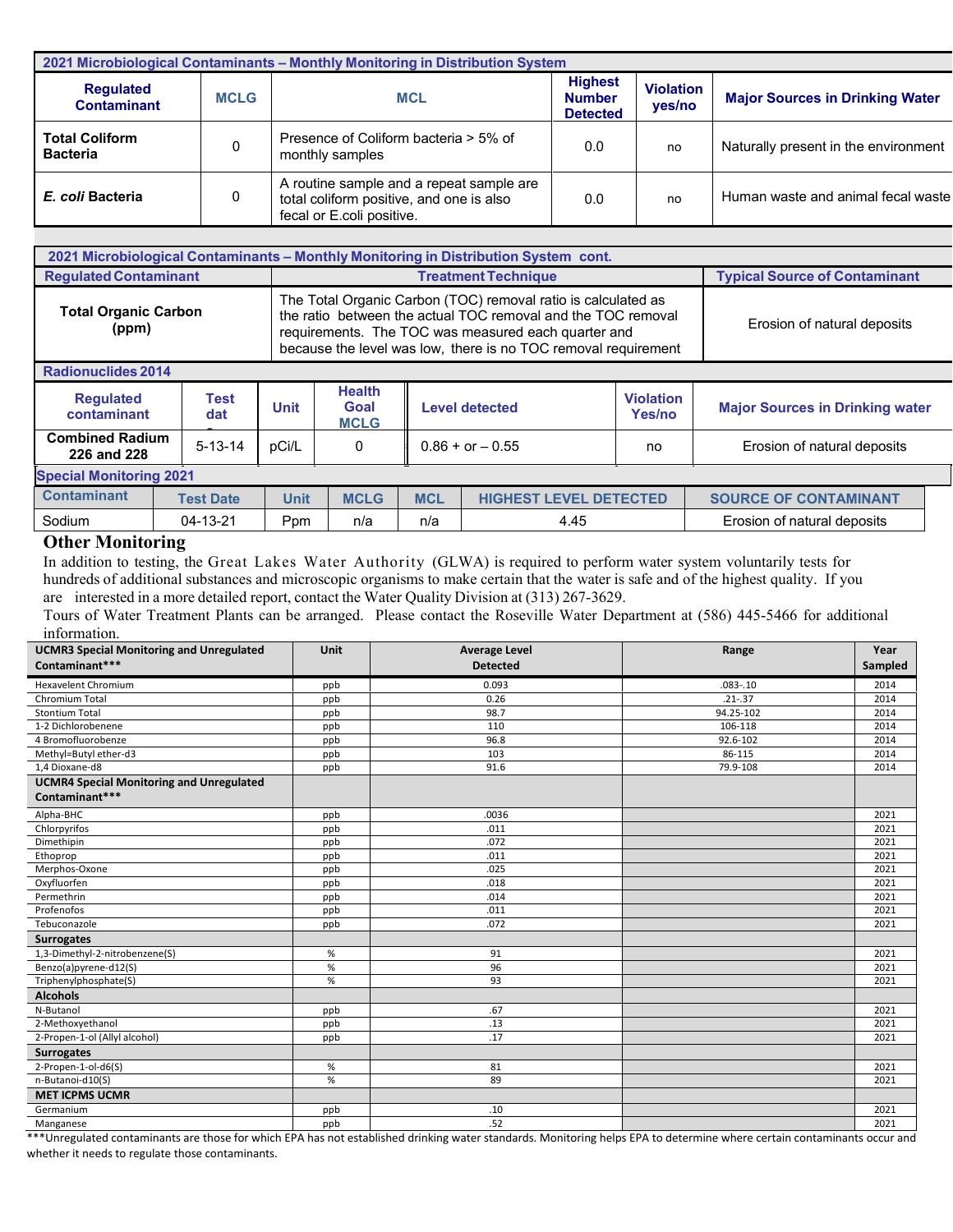# **2021 Northeast Tap Water Mineral Analysis**

| <b>Parameter</b>              | <b>Unit</b> | Max.      | Min.      | Avg. | <b>Parameter</b>               | <b>Units</b> | Max.        | Min.         | Avg.        |
|-------------------------------|-------------|-----------|-----------|------|--------------------------------|--------------|-------------|--------------|-------------|
|                               | s           |           |           |      |                                |              |             |              |             |
| Turbidity                     | <b>NTU</b>  | 1.90      | 0.04      | 0.30 | Phosphorus                     | ppm          | 0.51        | 0.33         | 0.39        |
| <b>Total Solids</b>           | ppm         | 178       | 93        | 137  | <b>Free Carbon Dioxide</b>     | ppm          | 11.0        | 6.4          | 8.8         |
| <b>Total Dissolved Solids</b> | ppm         | 149       | 57        | 121  | <b>Total Hardness</b>          | ppm          | 108         | 86           | 99          |
| Aluminum                      | ppm         | 1.47      | 0.01      | 0.15 | <b>Total Alkalinity</b>        | ppm          | 74          | 66           | 71          |
|                               |             | 0         | 8         | 5    |                                |              |             |              |             |
| Iron                          | ppm         | 0.3       | 0.1       | 0.2  | <b>Carbonate Alkalinity</b>    | ppm          | $\mathbf 0$ | $\mathbf{0}$ | $\mathbf 0$ |
| Copper                        | ppm         | 0.00      | ND.       | 0.00 | <b>Bi-Carbonate Alkalinity</b> | ppm          | 74          | 66           | 71          |
|                               |             | 9         |           | 3    |                                |              |             |              |             |
| Magnesium                     | ppm         | 8.1       | 6.1       | 7.4  | Non-Carbonate Hardness         | ppm          | 35          | 19           | 28          |
| Calcium                       | ppm         | 28.5      | 21.4      | 25.4 | Chemical Oxygen                | ppm          | 5.5         | DN           | 1.9         |
|                               |             |           |           |      | Demand                         |              |             |              |             |
| Sodium                        | ppm         | 7.0       | 4.5       | 5.2  | Dissolved Oxygen               | ppm          | 12.3        | 8.7          | 10.4        |
| Potassium                     | ppm         | 1.2       | 0.8       | 1.0  | Nitrate Nitrogen               | ppm          | <b>ND</b>   | <b>ND</b>    | 0.0         |
| Manganese                     | ppm         | 0.00      | <b>ND</b> | 0.00 | Nitrate Nitrogent              | ppm          | 0.43        | 0.24         | 0.32        |
|                               |             | 5         |           | 0    |                                |              |             |              |             |
| Lead                          | ppm         | <b>ND</b> | <b>ND</b> | 0.00 | Fluoride                       | ppm          | 0.72        | 0.44         | 0.57        |
|                               |             |           |           | 0    |                                |              |             |              |             |
| Zinc                          | ppm         | <b>ND</b> | <b>ND</b> | 0.00 | pH                             |              | 7.34        | 7.08         | 7.21        |
|                               |             |           |           | 0    |                                |              |             |              |             |
| Silica                        | ppm         | 2.9       | 1.8       | 2.2  | Specific Conductance @         | umhos        | 276         | 190          | 227         |
|                               |             |           |           |      | $25^{\circ}$ C                 |              |             |              |             |
| <b>Sulfate</b>                | ppm         | 28.1      | 21.9      | 24.7 | Temperature                    | $^{\circ}$ C | 68.0        | 9.3          | 24.0        |
| Chloride                      | ppm         | 11.9      | 9.2       | 10.4 |                                |              |             |              |             |
|                               |             |           |           |      |                                |              |             |              |             |



# **Help us keep your drinking water safe**

The Safe Drinking Water Act, Act 399 of 1976 was revised in 2018. **The revisions require, all communities, to inventory the water service lines to their customer's homes.**

# **In order to do that we need just a few minutes of your time.**

We understand you may not want anyone in your home but,

- **Our employees will follow proper CDC social distancing guidelines**
- **You will be given a definite time for them to arrive and**
- **It will only take a few minutes for us to look at your service line**

We appreciate your assistance, please call 586-445-5460 to schedule your appointment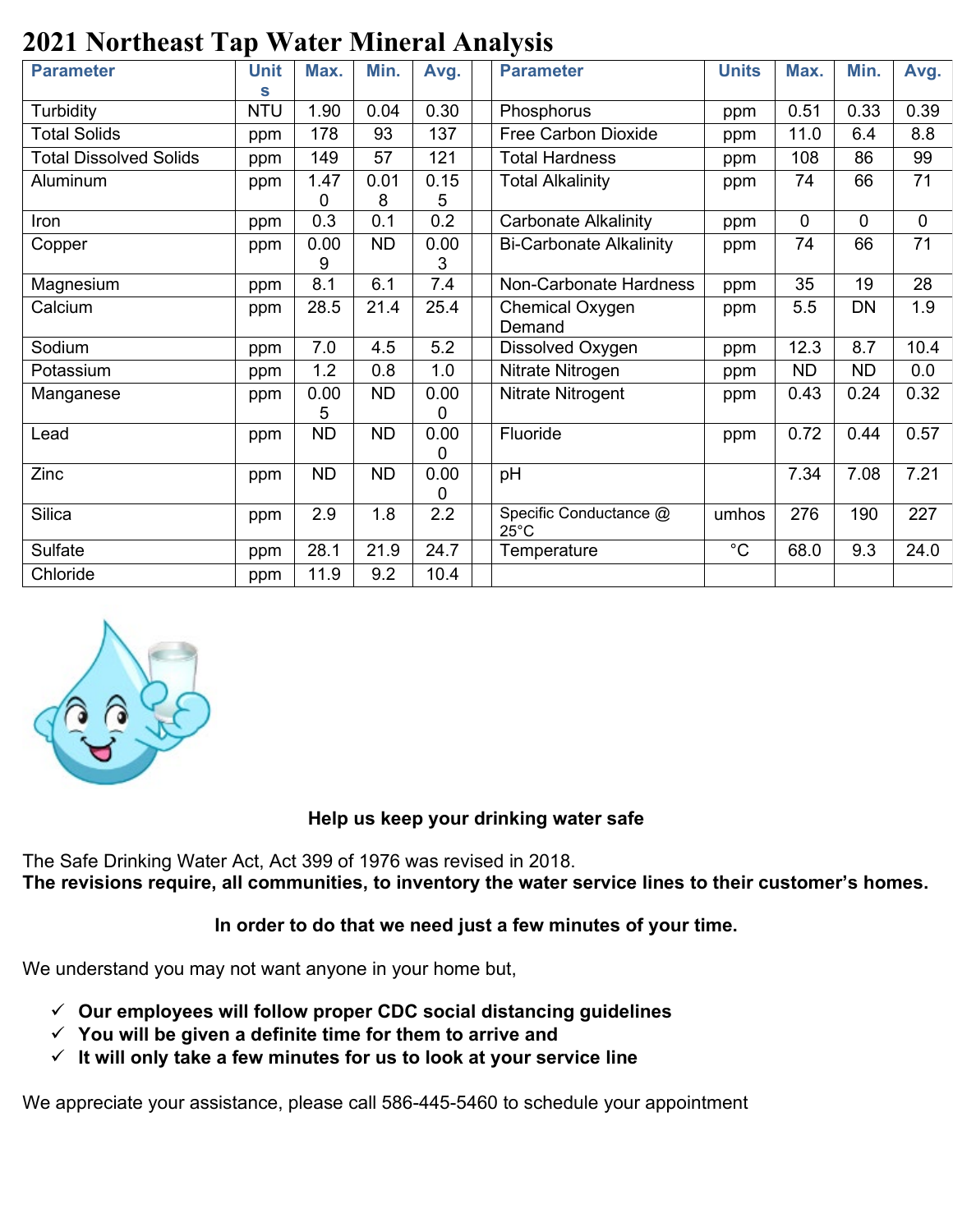### **Special Note to Our Residents:**



If you should experience sanitary sewer problems in your home, the City of Roseville Water & Sewerage Department can help you determine what needs to be done to correct the situation. Please contact our department at (586) 445-5466, Monday through Friday, between 7:30 a.m. and 4:00 p.m. Remember, weare here to assist you whenever possible.

#### **ALWAYSGET A SECOND OPINION BEFOREYOU HAVEYOUR SEWER EXCAVATED.**

## **Public Act 222**

If you experience an overflow or backup of the sewage disposal system or storm water system, **you must file a written claim** with the City of Roseville, within 45 days after the overflowor backup is discovered. Notice should be mailed to the Insurance Department at P.O. Box 290, Roseville, MI 48066. The Insurance Department phone number is (586) 445-5425. **Failure to provide the required notice will prevent recovery of damages.** Contact the Roseville Water and Sewer Department immediately upon discovery of an overflow or backup at(586) 445-5466.

## **About Our System**

The Roseville Water and Sewerage Department purchases water from the Great Lakes Water Authority. They provide drinking water to approximately 4.2 million people in 126 southeastern Michigan communities. The system uses surface water drawn from the Detroit River, situated within Lake St. Clair, Clinton River, Detroit River, Rouge River, Ecorse River, in the U.S. and parts of the Thames River, Little River, Turkey Creek and Sydenham watersheds in Canada. The water is directed to four (4) large water treatment plants for processing. A fifth water treatment plant, located in St. Clair County, uses surface water from Lake Huron watershed. The watershed includes numerous short, seasonal streams that drain to Lake Huron. The City of Roseville's water is treated at the Lake Huron and the Northeast Water Treatment Plants. The Michigan Department of Environmental Quality in partnership with the U.S. Geological Survey, the Great Lakes Water Au tho rity and the Michigan Public Health Institute performed a source water assessment to determine the susceptibility of potential contamination. The susceptibility rating is on a seven- tiered scale from very low to high based primarily on geologic sensitivity, water chemistry, and contaminant sources. The susceptibility of our Detroit River source water intakes were determined to be highly susceptible to potential contamination. The Lake Huron source water intake is categorized as having a moderately low susceptibility to potential contaminant sources. Historically, all five water treatment plants have provided satisfactory treatment of this source water to meet drinking water standards. Please contact the Great Lakes Water Authority or the City of RosevilleWater Department if you would like more information.

GLWA has initiated source-water protection activities that include chemical containment, spill response, and a mercury reduction program. GLWA participatesin a National Pollutant Discharge Elimination Systempermit discharge programand has an emergency response management plan. If you would like to know more information about this report or a complete copy of this report, please contact the Roseville Water Department at (586) 445-5466.

Your source water comes from the Detroit River, situated within the Lake St. Clair, and several watersheds within U.S. and Canada. The Michigan Department of Environmental Quality in partnership the Detroit Water and Sewerage Department and several other governmental agencies performed a source water assessment in 2004 to determine the susceptibility or relative potential of contamination. The susceptibility rating is on a seven-tiered scale from "very low" to "very high" based primarily on geologic sensitivity, water chemistry, and contamination sources. The susceptibility of our Detroit River source water intakes were determined to be highly susceptible to potential contamination. However, all four Detroit water treatment plants that use source water from Detroit River have historically provided satisfactory treatment of this source water to meet drinking water standards.

GLWA initiated source-water protection activities that include chemical containment, spill response, and a mercury reduction program. GLWA participates in a National Pollutant Discharge Elimination System permit discharge program and has an emergency response management plan. GLWA voluntarily developed and receive approval in 2018 for a source water protection program (SWIPP) for the Detroit River intakes. The programs includes seven elements that include the following: roles and duties of government units and water supply agencies, delineation of a source water protection area, identification of potential of source water protection area, management approaches for protection, contingency plans, siting of new sources and public participation and education. If you would like to know more information about the Source Water Assessment or SWIPP, contact your water department (586)445-5466.

Your source water comes from the lower Lake Huron watershed. The watershed includes numerous short, seasonal streams that drain to Lake Huron. The Michigan Department of Environmental Quality in partnership the Detroit Water and Sewerage Department and several other governmental agencies performed a source water assessment in 2004 to determine the susceptibility or relative potential of contamination. The susceptibility rating is on a seventiered scale ranging from "very low" to "very high" based primarily on geologic sensitivity, water chemistry, and contamination sources. The Lake Huron source water intake is categorized as having a moderately low susceptibility to potential contaminant sources. The Lake Huron water treatment plant has historically provided satisfactory treatment of this source water to meet drinking water standards.

GLWA voluntarily developed and received approval in 2018 for a source water protection program (SWIPP) for the Lake Huron Water Treatment Plant intake. The program includes seven elements that include the following: roles and duties of government units and water supply agencies, delineation of a source water protection area, identification of potential of source water protection area, management approaches for protection, contingency plans, siting of new sources and public participation and education. If you would like to know more information about the Source Water Assessment or the SWIPP please, contact your water department (586)445-5466.

This report contains important information about your drinking water. Have someone translate if for you, or speak with someone who understands it.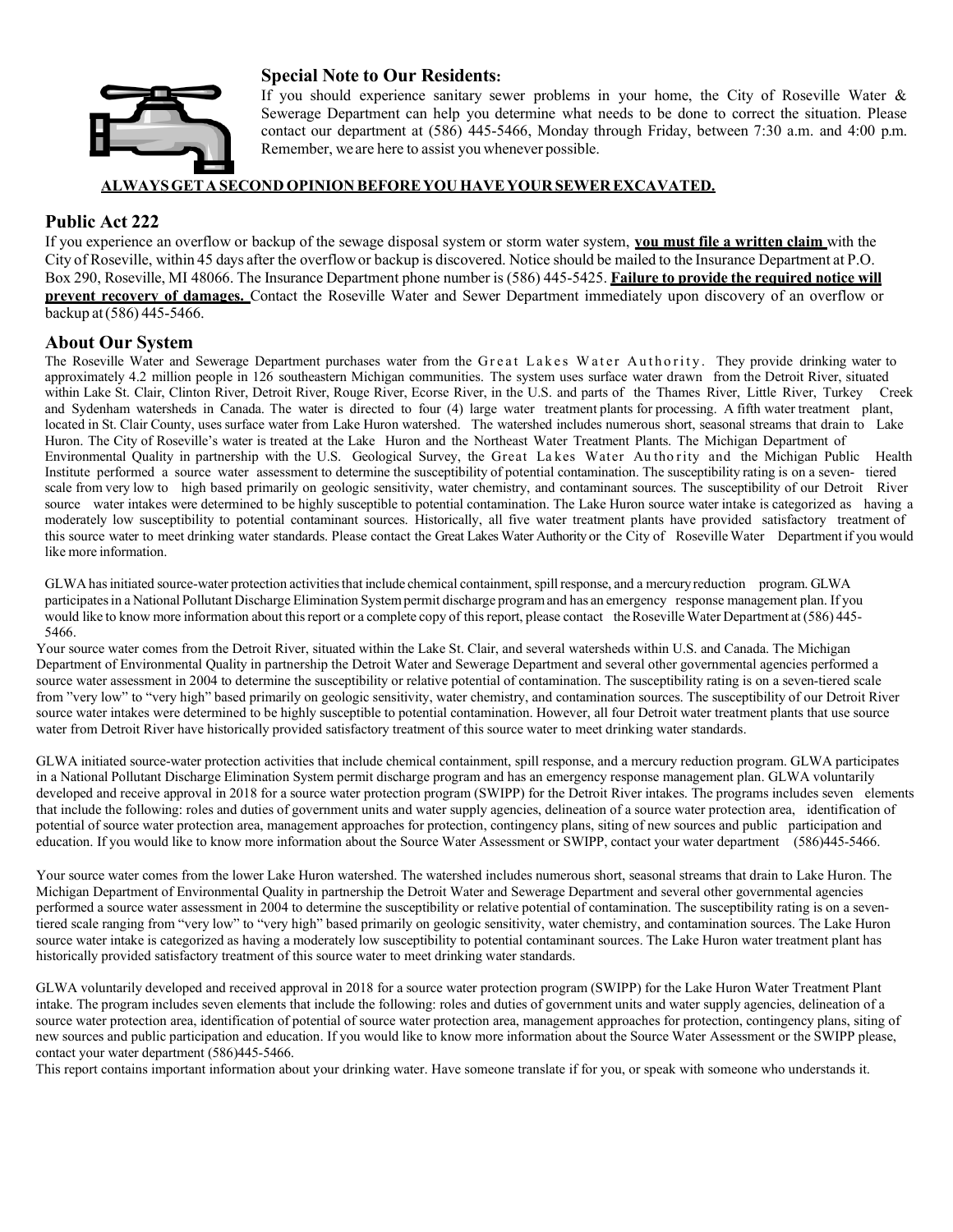## **Opportunities for Public Participation**

The GLWA Board meets the fourth Thursday of each month. There are also public hearings and meetings open to the public.

To confirm dates and times or for information on other activities happening in the Authority, please contact their General Information number 844-445-GLWA(4592).

We welcome your comments and opinions about this report and will be happy to answer any questions you may have. Please direct your comments or questions to the Roseville W ater Department Director at (586) 445-5466.

#### **Additional Information**

Drinking water, including bottled water, may reasonably be expected to contain at least small amounts of some contaminants. The presence of contaminants does not necessarily indicate that water poses a health risk. More information about contaminants and potential health effects can be obtained by calling the Environmental Protection Agency's Safe Drinking Water Hotline at (800-426-4791).

The sources of drinking water (both tap water and bottled water) include rivers, lakes, streams, ponds, reservoirs, springs, and wells. Our water comes [Lake Huron and/or Detroit River as appropriate]. As water travels over the surface of the land or through the ground, it dissolves naturally occurring minerals and in some cases, radioactive material, and can pick up substances resulting from the presence of animals or from human activity.

Contaminants that may be present in source water include:

Microbial contaminants, such as viruses and bacteria, which may come from sewage treatment plants, septic systems, agricultural livestock operations, and wildlife.

Inorganic contaminants, such as salts and metals, which can be naturally-occurring or result from urban storm water runoff, industrial or domestic wastewater discharges, oil and gas production, mining, or farming.

Pesticides and herbicides, which may come from a variety of sources such as agriculture, urban storm run-off, and residential uses.

Organic chemical contaminants, including synthetic and volatile organics, which are by-products of industrial processes and petroleum production, and can also come from gas stations, urban storm water runoff and septic systems.

Radioactive contaminants, which can be naturally occurring or be the result of oil and gas production and mining activities.

In order to ensure that tap water is safe to drink. EPA prescribes regulations, which limit the amount of certain contaminants in water provided by public water systems. The Food and Drug Administration (FDA) regulations establish limits for contaminants in bottled water, which must provide the same protection for public health.

Warning about the vulnerability of some populations to contaminants in drinking water. (§151.154(a)).

## **IMPORTANT NOTICE**

The City of Roseville Water Department is asking your help in reducing our water usage in the city. This will assist usin maintaining the lowest possible charges fromthe GreatLakesWaterAuthority,(GLWA).

address) from May 15<sup>th</sup> thru October 1<sup>st</sup>. Along with this new restriction you can also help reduce costs by setting your irrigation systems timers to water One ofthe largest costs incurred from GLWA related to producing potable water isthe energy used during peak hours. We as a community can help keep costs down by doing our part in reducing our peak hour consumption. Our CityCouncil like many others, recently adopted a change in our Water Ordinance requiring all residential and commercial customersto observe **mandatory odd/even**outdoor water use restrictions(based on your property

between the hours of 11:00 p.m. and 5:00 a.m. (off peak hours), thus reducing the impact of our community on GLWA's production. We ask that you voluntarily run yourirrigation systems during these times (on odd/even days correlating with your address) to help lessen future water cost increases.

Should you have any questions or concerns, please feel free to contact our department at (586) 445-5466 Monday thru Friday 7:30 a.m. – 4:00 p.m. Forfurther water conservation tips, please visit the City's website at [www.roseville-mi.gov,](http://www.roseville-mi.gov/) and click on *GeneralInformation Sheet*found under the Water and Sewage Department link.

Drinking water quality is important to our community and the region. The City of Roseville and the Great Lakes Water Authority (GLSW) are committed to meeting state and federal water quality standards including the Lead and Copper Rule. With the Great Lakes as our water source and proven treatment technologies, the GLWA consistently delivers safe drinking water to our community. The City of Roseville operates the system of water mains that carry this water to your home's service line. This year's Water Quality Report highlights the performance of GLWA and The City of Roseville's water professional in delivering some of the nation's best drinking water Together, we remain committed to protecting public health and maintaining open communication with the public about our drinking water.

The City of Roseville and the Great Lakes Water Authority are committed to safeguarding our water supply and delivering the highest quality drinking water to protect public health. Please contact us with any questions or concerns about your water.